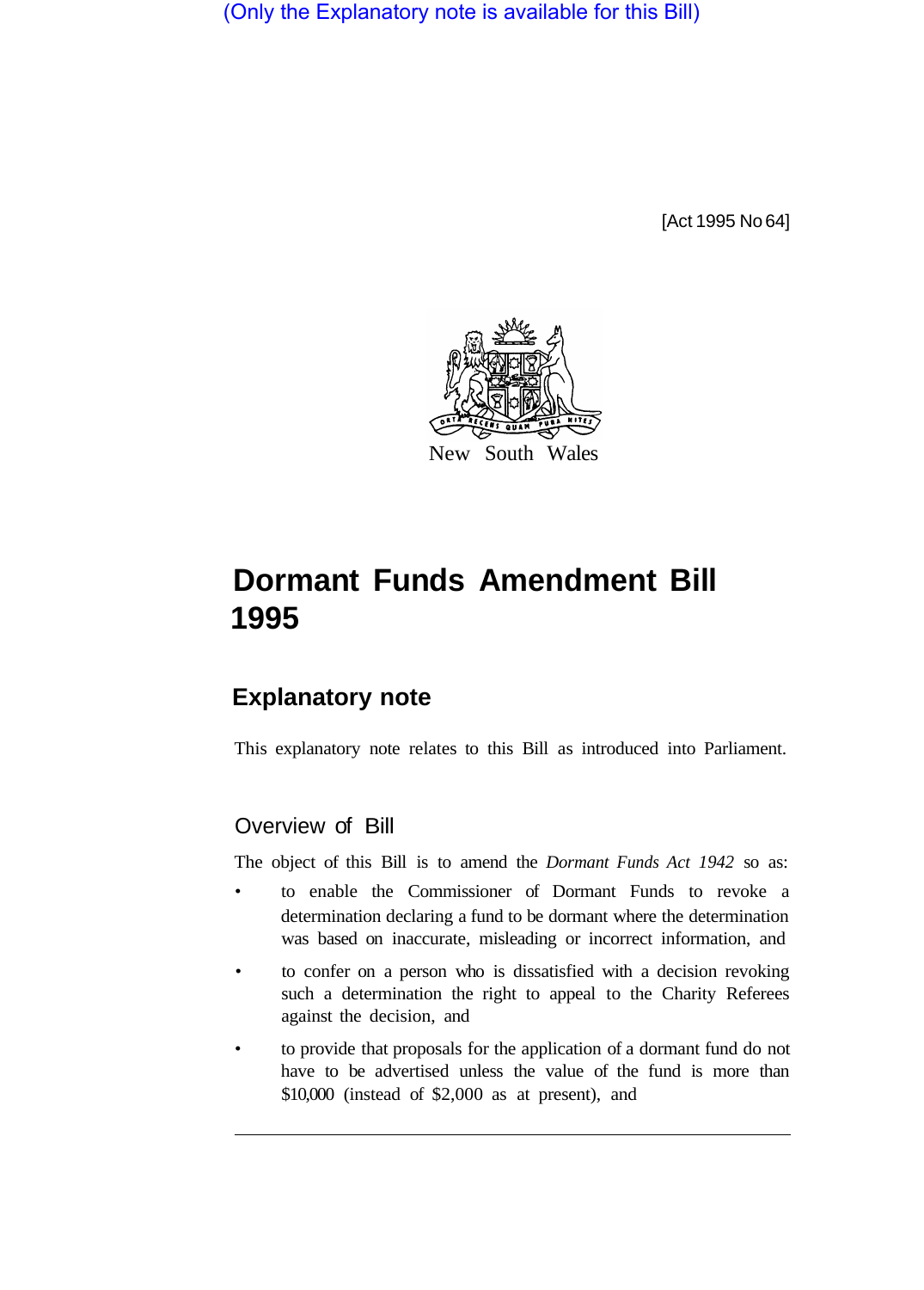Dormant Funds Amendment Bill 1995 [Act 1995 No 64]

Explanatory note

- to provide for a less stringent advertising procedure in the case of proposals involving a dormant fund valued at more than \$10,000 but not more than \$50,000 where the Commissioner of Dormant Funds is satisfied that there is an appropriate scheme to which the fund may be transferred, and
- to make other changes relating to administrative matters.

### Outline of provisions

**Clause 1** sets out the name (also called the short title) of the proposed Act.

**Clause 2** provides for the proposed Act to commence on a day or days to be appointed by proclamation.

**Clause 3** is a formal provision giving effect to the amendments set out in Schedule 1.

#### Schedule 1 **Amendments**

### **Determinations of Commissioner of Dormant Funds**

Section 2 (2) of the *Dormant Funds Act 1942* empowers the Commissioner of Dormant Funds ("the Commissioner") to determine certain funds to be dormant funds for the purposes of the Principal Act. This subsection is to be replaced by proposed section 5A which, as well as empowering the Commissioner to determine a fund to be a dormant fund, will enable the Commissioner to revoke a determination if he or she subsequently becomes satisfied that the determination was based on inadequate, misleading or incorrect information. (See Schedule 1 [ 10].)

### **Proposals for the application of dormant funds**

Section **11** of the *Dormant Funds Act 1942* empowers the Commissioner to formulate proposals for the application of dormant funds. At present, proposals involving a dormant fund of not more than \$2,000 are referred to and determined by the Attorney General and are not advertised. Proposals involving a dormant fund of more than \$2,000 have to be advertised in the Gazette and in at least one newspaper. An amendment to section 12 of that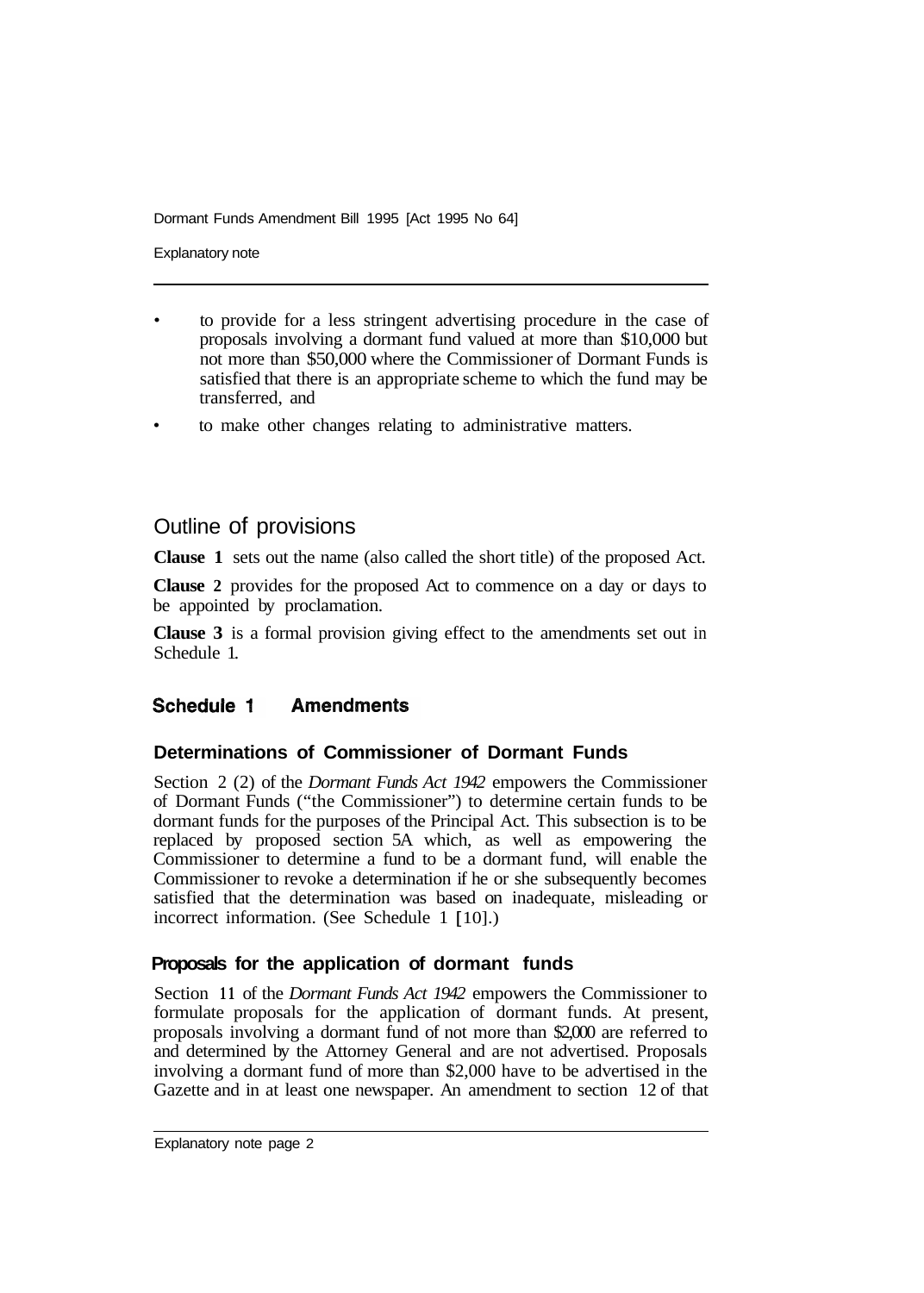Dormant Funds Amendment Bill 1995 [Act 1995 No 64]

Explanatory note

Act (which currently relates to proposals for the disposal of a dormant fund of not more than \$2,000) increases that amount to \$10,000. Amendments to section 13 of the Act (which currently deals with proposals for the disposal of a dormant fund of more than \$2,000) will empower the Commissioner, in the case of a dormant fund of more than \$10,000 but not more than \$50,000, to limit publication to a notice in the Gazette, providing the Commissioner is satisfied that the proposals for the fund are clearly appropriate and the Commissioner sends a copy of the notice to the persons who were formerly trustees of the fund. The existing procedure under section 13 will continue to apply to all other dormant funds of more than \$10,000. (See Schedule 1 [11] and [12].)

Another amendment to section 13 will reduce from 3 months to 30 days the period within which a person may make a request to the Commissioner to refer to the Charity Referees proposals that have been advertised under the section. (See Schedule 1 [12].)

#### **Register of orders under the Dormant Funds Act 1942**

Section 15 of the *Dormant Funds Act 1942* deals with orders made under that Act. Subsections (7) and (8) of the section require the Commissioner to keep an index of all such orders and enable any person, on payment of a fee, to search the index and any such order. Those subsections are to be replaced by proposed section 15A, which will require the Commissioner to establish and maintain a register of orders made under that Act and keep it open for inspection during ordinary office hours. Any person will be entitled, without charge, to inspect the register and any order made under that Act. (See Schedule 1 [13] and [14].)

### **Appeals to Charity Referees**

Proposed section 15B replaces the provisions of section 2 (3)–(5) of the *Dormant Funds Act 1942,* which confer a right of appeal to the Charity Referees from a determination of the Commissioner. The proposed section will also enable a person to appeal to the Charity Referees against a decision of the Commissioner revoking such a determination. The proposed section will also make it clear that an appellant can withdraw an appeal under the section at any time before the appeal has been decided by the Charity Referees. (See Schedule 1 [4] and [16].)